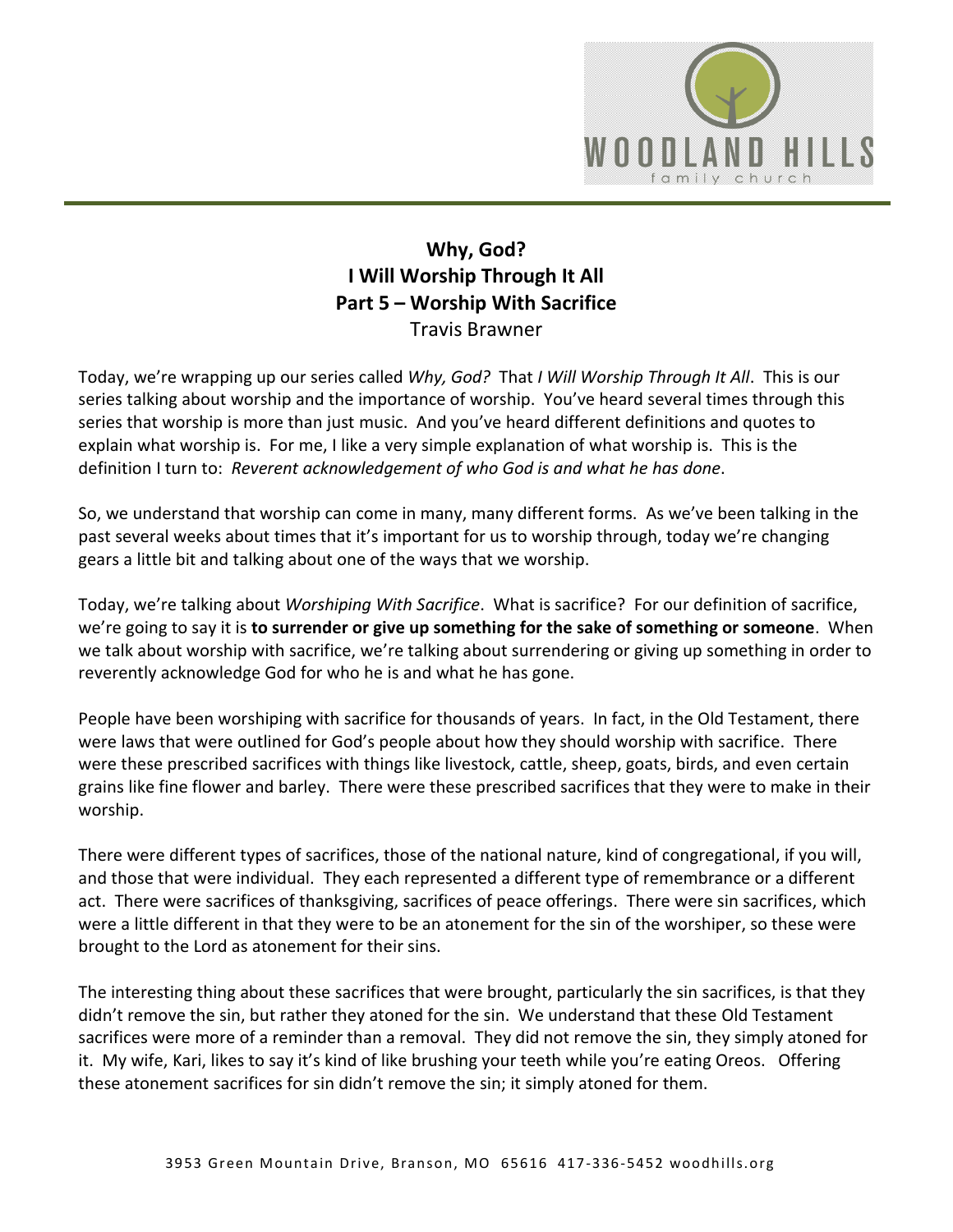We understand this from Hebrews as we read about this. If you have your Bible and you want to open to Chapter 10, we're going to start in Verse 1. That's where we're going to spend the better part of our time in scripture this morning.

In Hebrews 10, it says, *[1](https://www.studylight.org/desk/?q=heb%2010:1&t1=en_esv&sr=1) For since the law has but a shadow of the good things to come instead of the true form of these realities, it can never, by the same sacrifices that are continually offered every year, make perfect those who draw near.* Because we're all eating oreos. *[2](https://www.studylight.org/desk/?q=heb%2010:2&t1=en_esv&sr=1) Otherwise, would they not have ceased to be offered, since the worshipers, having once been cleansed, would no longer have any consciousness of sins? [3](https://www.studylight.org/desk/?q=heb%2010:3&t1=en_esv&sr=1) But in these sacrifices there is a reminder of sins every year. [4](https://www.studylight.org/desk/?q=heb%2010:4&t1=en_esv&sr=1) For it is impossible for the blood of bulls and goats to take away sins.* 

We understand that this worship with sacrifice, the prescribed sacrifices in the Book of Leviticus were more of reminders than removal. We worship with sacrifice today. One of the ways we worship with sacrifice is sacrificing for other people. That we can be worshipful, depending on our intent because we are commanded to do so. Love your neighbor as yourself.

We read in Philippians 2: 3, *Do nothing from selfish ambition or conceit, but in humility, count others more significant than yourself*. We see that sacrificing for one another is a form of worship. Worshiping with sacrifice. We can do that in several ways too. Something so simple as a gesture. When you meet someone new or when someone walks in the room, if you stand to your feet, that's a form of sacrifice. Your sacrificing your comfortable position to honor the person that you're in front of.

There are other ways that we sacrifice of our finances and our resources. The first Sunday of every month here at Woodland Hills, we take a benevolence offering for those that have need inside of our church. You do a wonderful job of giving of your finances in a sacrificial way to meet the needs of others. That's a form of worship.

Sometimes we worship with sacrifice to other people by giving of our physical self, by giving part of yourself like donating blood. As a physician, I see this need and I understand this need and I see that sacrifice is needed. That's a huge sacrifice for me because I hate needles. Your like, "Aren't you a doctor?" Yeah, I can dish it out, but stay away from mine. So, that's a sacrifice we can give of ourselves.

Some people take that even farther. I've known people who have given some of their organs to others in a living donation to a friend or family member in need for survival. And that's a pretty big sacrifice, giving one of your own organs.

And then we understand sacrifice for another person in its highest form, the highest way that we can sacrifice for another human being. Jesus calls it out in John 15. *[13](https://www.studylight.org/desk/?q=joh%2015:13&t1=en_esv&sr=1) "Greater love has no one than this, that someone lay down his life for his friends."* In this, we see the highest form of sacrifice that one can make for another person. Literally willing to die to save the life of another. I'm curious… In this room, in a group this size, generally will have a few people. Are there any of you that have had an opportunity or a time when you have laid your life down, literally put yourself in harms way to the point of potential death to protect or save the life another person? Raise your hand; it's not arrogance, it just happens. There aren't many, but you are out there.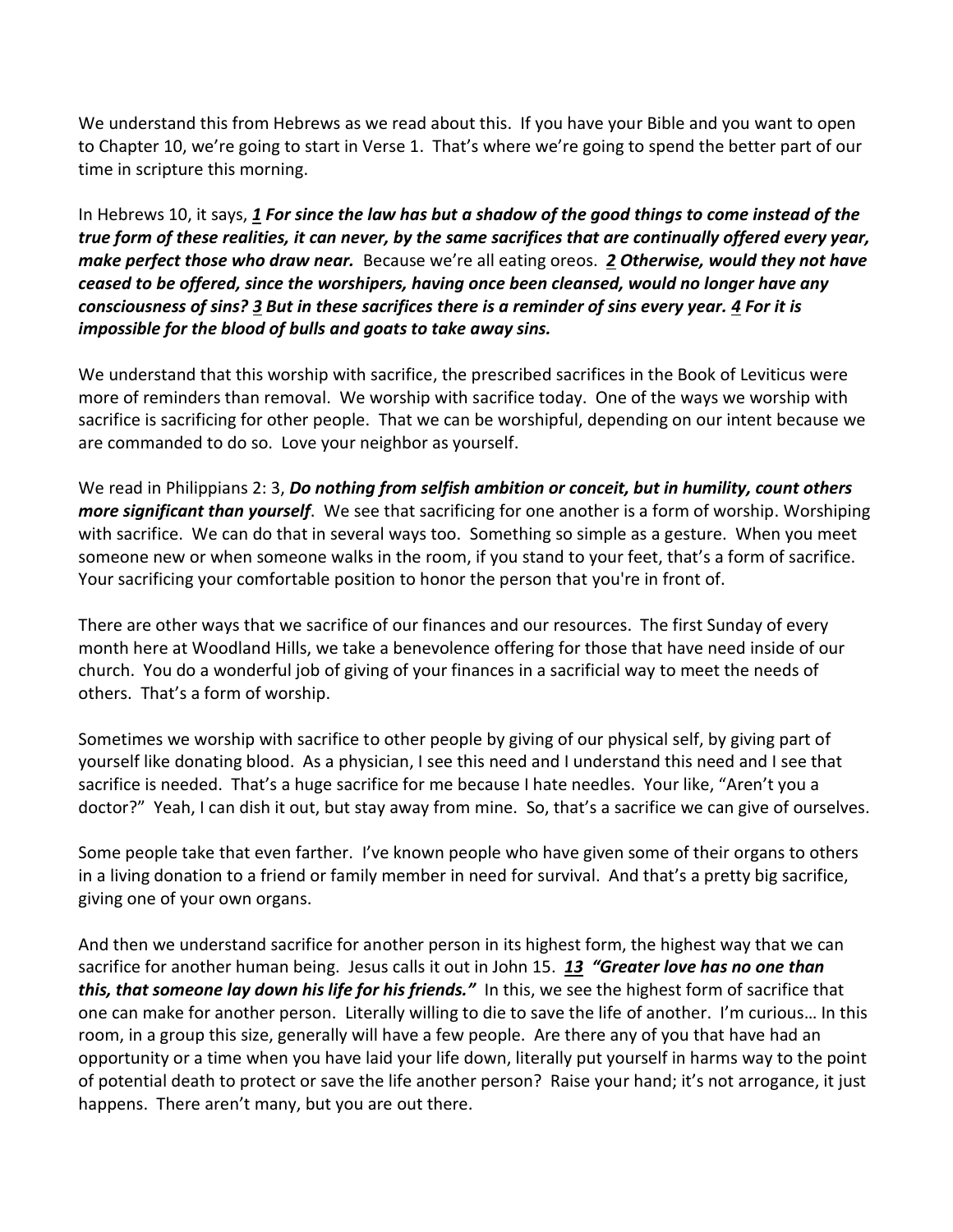Most of you, I would guess, are either military, law enforcement, fire protection, EMS, first responders, those types of folks. So, not many of us get that opportunity, but Jesus calls it the highest form of sacrifice that we can make, the greatest way we can love other people.

I think it's appropriate here that we pause again to mention Memorial Day, a time when we acknowledge that people have laid down their life for us in military service and lost their life in that sacrifice, and the family members who remain suffering the pain from that loss still. May we always respect them and the loss that they have suffered.

There is a member in our church I've gotten to know over the past several years. He is someone who has laid down his life multiple times for people. He was kind enough to grant me an interview by way of video to talk about this. His biggest concern in this, of course, is that Memorial Day is to remember those who have lost their lives in military service and not those that have survived. We acknowledge that and we get that. What I am hoping for us in this information from this person is to get a glimpse into the people like the few of you that raised your hand and for those of us that haven't to understand this John 15: 13, literally laying down of a life for another person. Watch this video:

**Paul Etheridge:** I'm Paul Etheridge. I served in the United States Army back in 69 and 70. I went to Vietnam. I was a paratrooper and served with the 173<sup>rd</sup> and later with a STAGG team, which is a small, six-man special ops team. I was told that my life expectancy in an ambush was four seconds, so we made jokes about that kind of stuff. In the small special ops teams that I was on, our life expectancy, if we were compromised, was zero. You just didn't survive if you were compromised. There were some times when, you know, you feel like you're not going to make it. You're out numbered tremendously, and the helicopters can't get in to get you out, and you're going to have to fight your way out of it. You just think you're probably not going to make it.

I know that I would have easily risked my life and did for them. I was more afraid of letting them down than dying. Being killed was not what motivated me. The thing that motivated me was I was not going let my team members down. It's proven itself time and again. If a guy needed your help, it didn't matter what kind of firefight you were in, you were going to respond, you were there to help him.

I served 27 years as a Missouri State Trooper. I served almost all over the state. I retired as Director of Special Operations. I ran SWAT teams and sniper recon teams and executive protection details, things like that. I've lost some good friends on the patrol.

Dr. Grossman defined the population of the world as you've got the sheep, in other words, the people that go about their daily lives, and then you've got about 2% of the population God has wired to be protectors or what he calls sheep dogs. When the bad thing happens, these are the people that run toward the explosion, toward the gun shots. They go toward the danger. Everybody else is running away, but the sheep dogs run toward it.

And it's not that they are braver, it's just the way God made them. Most of the sheep dogs are going to wind up being soldiers, policemen, on SWAT teams, on SEAL teams. They will gravitate toward those professions because that's the way God made them, and we need to be thankful that we have sheep dogs in our society. They are our protectors. [Video ends]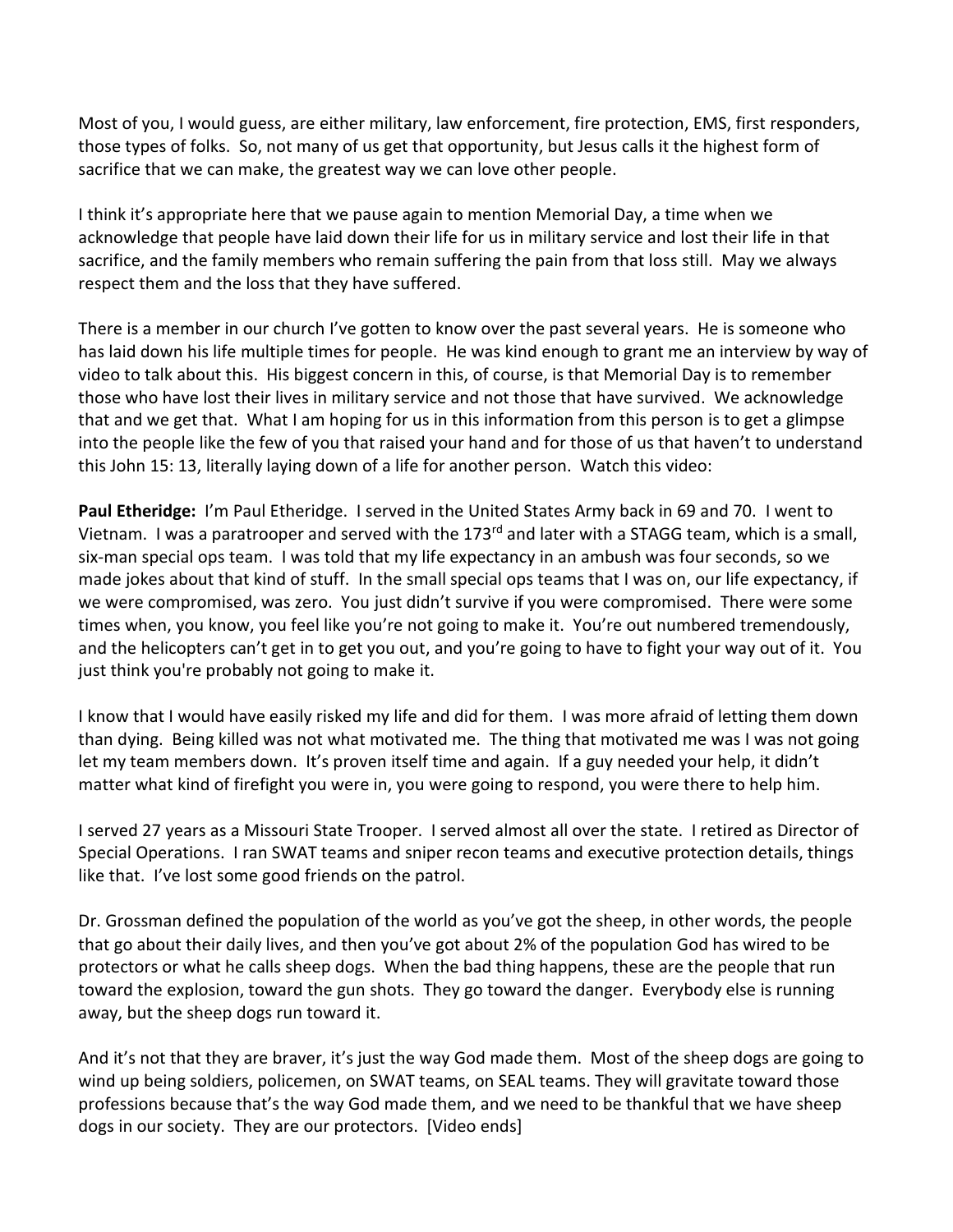I thank God for sheep dogs, how about you guys? Amen? I think it's appropriate to mention again, as we remember on Memorial Day, those that gave their life, the sheep dogs that lost their life protecting us. We are grateful to them and to their families. Very few of us in this room will ever have an opportunity to die for another person.

Very few of us in this room will also ever have an opportunity to die on account of our faith. What a sacrificial way of worship that is. Those who have lost their lives on account of their faith. Certain missionaries have been martyred and killed because of what they believe, proclaiming the Gospel of Jesus Christ. There are people in their native countries who have heard the gospel, received it, and proclaimed Christ who are told by their government, by their family, by their military that either they deny what they are saying or they will die. And they stand up and say, "I must die." Not many of us will have that opportunity, but the thing is, Jesus said, "If you're going to follow me, there must be a death that takes place. You must die to follow me."

He said it in Luke 9. *"If anyone would come after me, let him deny himself and take up his cross daily and follow me. [24](https://www.studylight.org/desk/?q=lu%209:24&t1=en_esv&sr=1) For whoever would save his life will lose it, but whoever loses his life for my sake will save it."* You see, there must be a death in order to follow death. Not a physical death, but a spiritual death, a laying down of our life. Robert Lewis calls it the Paradox Principle. If you really want to live, you have to be willing to die.

Romans 12 - *[1](https://www.studylight.org/desk/?q=ro%2012:1&t1=en_esv&sr=1) I appeal to you therefore, brothers, by the mercies of God, to present your bodies as a living sacrifice, holy and acceptable to God, which is your spiritual worship.* A living sacrifice, not a death sacrifice. What does that look like? Jesus was a living sacrifice. We know that he died for us and he sacrificed for us in his death and we talk about it a lot. His suffering and his hanging on the cross and then subsequently his resurrection proved that he has authority even over death. He reappeared and then ascended to be with his Father in heaven, sitting at his right hand. So, he sacrificed for us in his death, but he was also a living sacrifice for us. I think sometimes we overlook that. In order to be an adequate death sacrifice, he had to be a perfect living sacrifice.

As being fully God and fully man, he faced every temptation that we do. The temptation to sin yet he didn't give in to that temptation. For his 33 years on earth, he was a living sacrifice. And that is of utmost salvational importance because if he was not that living sacrifice, he could not be the dying sacrifice that he was for us.

How can we, as followers of Jesus, be a living sacrifice? We're talking today about worshiping with sacrifice. We said sacrificing is surrendering or giving up something. And in our worship, for the sake of reverently acknowledging who God is and what he's done for us. What can we give up? We can give up a lot of things: our time, our money, our resources, our energy, our talents, our efforts, so many different things. I believe there is one thing that we can give up that kind of encompasses all of these things. I believe that's **my will**. I can give up my will in sacrifice to the Lord as an act of worship.

What is my will? My will is that part of me that resides in my soul along with my thoughts, my feelings, my emotions, and my heart. It can't be seen by the world, but the effects of it can be seen by the world through my words and my actions.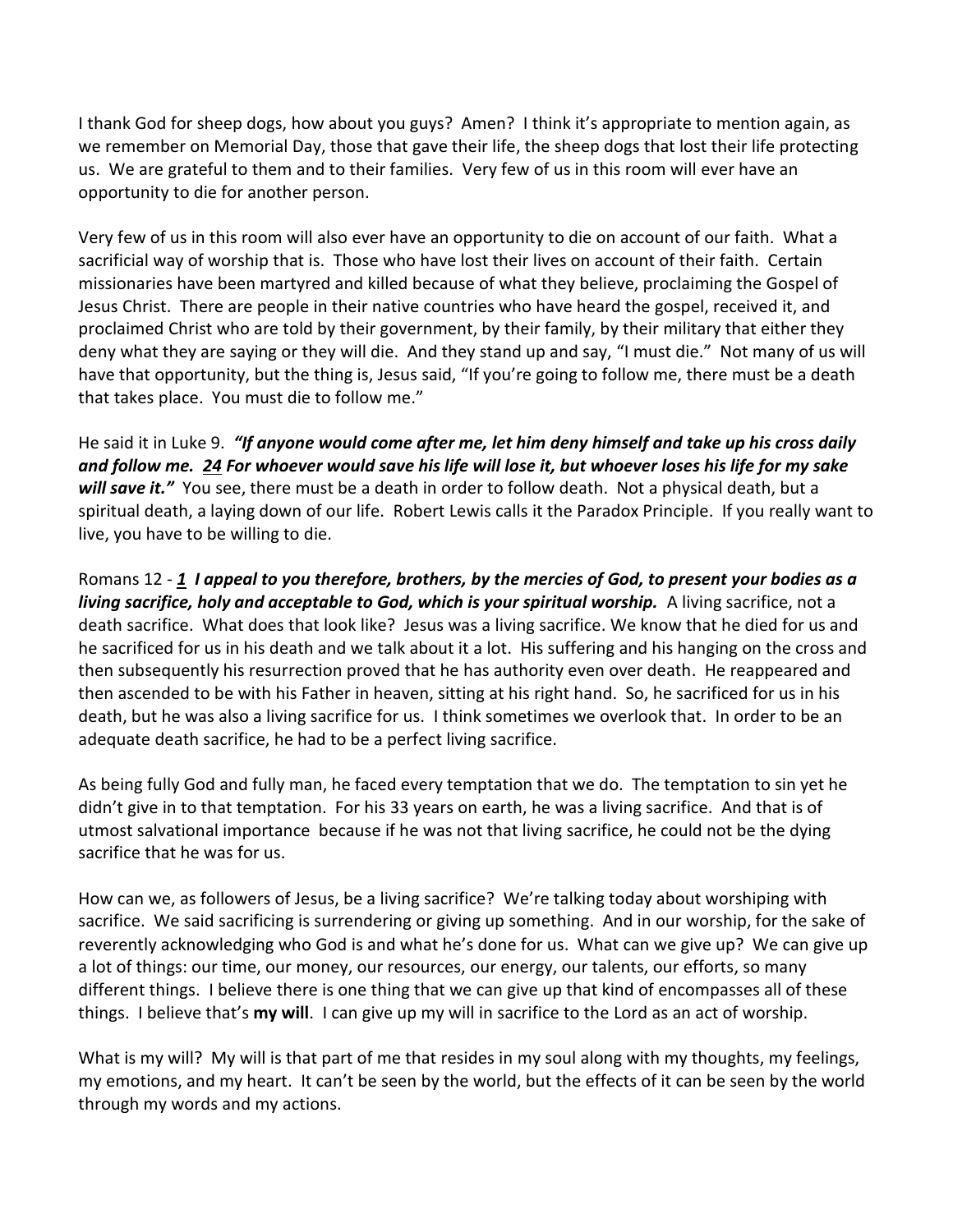My will is mainly my desires and my plans. That can be something that can be really hard to give up. Everything else that we sacrifice can be rooted in our will, the way I want things to go.

There is only particular place where I personally have trouble giving up my will, my desires, my plans, and the way I want things to go, and that's this place right here. The double drive-thru line. Does this place stress anyone else out? There are two ways that I think it can stress you out. One is if you're a Type A personality and it's not going one at a time like ants marching, that bothers you.

Another way it can stress you out is if you're competitive. So, here's the deal. You pull up to the double drive-thru line and everything's okay at first because there is no one behind you and you have one car in each line. It's no big deal. It's like at a bank. I'm going to sit back and see which one pulls out first and I'm going to pull into that one. The problem is that as I'm waiting, someone pulls up behind me and I've got to choose. You may look at this picture and think it's easy. There's a little blue car that probably just has one, maybe two people in it. And then you have soccer mom Suburban that has her whole tribe. You think this is an easy choice, but it can be a trick. The person in the blue car may be ordering for everyone at work and taking it back to them. Soccer mom might be alone because she just wants a half cut tea to herself. So, it can be a trick.

But the car pulls in behind me and I have to choose. Am I going to choose right or am I going to choose wrong? So, I make my decision and I pull in behind the car. The car behind me pulls in behind the other one. Sometimes I choose right. The car in front of me finishes ordering and pulls forward. I pull forward and I place my order. Sometimes it gets even better. The car that was already there was not done yet and I pull in front of them and I win. Some of you are like, "It's not a race." Yes, it is. And I just won so stop being a sore loser.

But sometime, I choose wrong and I choose my line and the car behind me pulls into the other line. The person in front of them pulls on ahead and now the person that got there after me is ordering their food. Then the worst thing that could possibly happen is they're done, and they pull forward and a parade proceeds to just pass me by. I'm thinking, *I know it's their pleasure to serve you, but it would be my pleasure if you'd move along.* 

I've got a solution. I'm going to fix this, okay? If you guys could all just help me in this, I would appreciate it. It's going to make my life easier. When I pull up to the double drive-thru line, I need each of you to stick your hand out the window and declare the number of people you're ordering for. This is going to help me make a more educated decision about which line I want to pull into. If you could do that, that would be great. If you need two hands to declare your number, you are drive-thru ineligible and you need to go inside. See, we just fixed it. What does this have anything to do with the message? Absolutely nothing. I just had a great idea I wanted to share with you.

The point is this. I have my will, my desires, and my plans, the way I want things to go. You can plug in any life situation with this drive-thru scenario. I have the way I want things to go and so does everyone else around. The sacrifice is considering other people's desire and their plans as well. That's important, but even more important is for me to consider the will of God, God's will.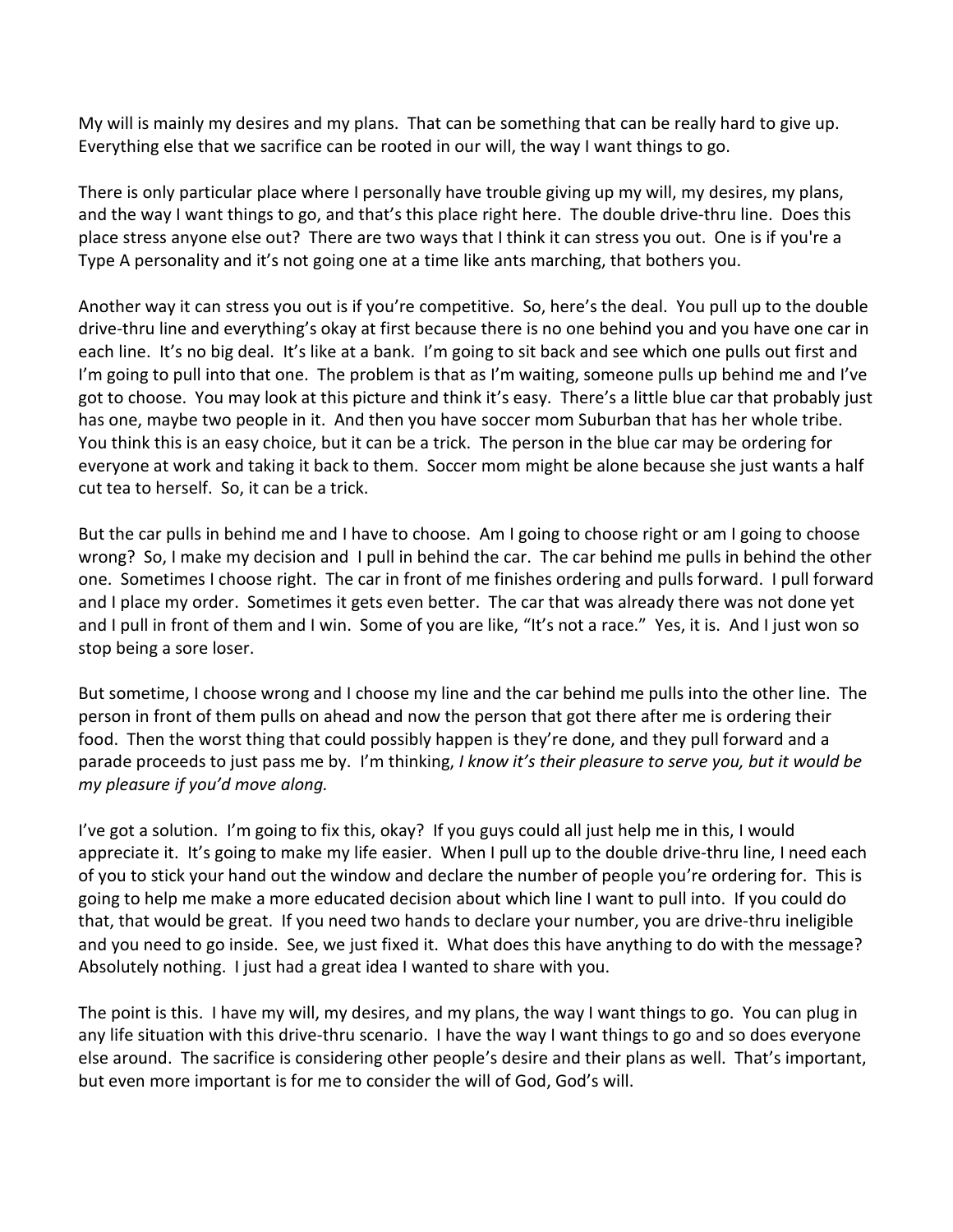The greater sacrifice is my sacrificing my plans, my desires, the way I want things to go for the will of God. What is the will of God? This can be a confusing and long discussion. I think sometimes we can get caught up in the weeds of this discussion with the things that can be a little bit unclear, so I want to rise us up to things that are quite certain as we talk about this. We can consider God's will for our lives as we talk about big decisions like what job to take, what school to go to, what town to live in, how many kids we should have. So many big decisions as we try to consider God's will. I'm not saying God's not concerned about the details of our lives; he is. But here's what I believe. I believe he is more concerned about how you handle the line you choose in the drive-thru, rather than the drive-thru line that you choose. That's God's will; we can be certain about that. He has ways that he desires for us to manage the drive-thru line, to manage the paths that we choose.

What is the will of God? My will tends to want to get angry and frustrated when someone messes up my comfortable existence, right? God's will is for us to be patient and kind. My will tends to want a little dishonesty to creep into my relationships to protect and preserve my reputation, while God's will is for us to confess our sins to one another and pray for one another that we may be healed. My will is to disregard my physical condition, while God's will is for me to be well so I can better love and serve other people. My will is to do things by myself – I don't need anyone's help – while God's will especially is for me to draw near to him when I labor and I'm heavy laden so he can give me rest for my soul.

My will tends to get a little complacent, a lot complacent sometimes, in my parenting, disregarding the influence I have on my children in their walk with the Lord, while God's will is for me to train my kids up in the way they should go. My will, as I say I'm going to worship through it all, can tend to be in these situations where life hurts and is uncertain and the end is drawing near, my will can tend to say, "God, I know how you want me to handle myself, but do you have any idea what I've been going through?" That's my will. God's will, if he would choose to answer you verbally, I believe would be to say something like, "Child, on this side of heaven, you will never fully understand what I went through for you." That's God's will.

What did God go through for us? What was the sacrifice of God? We talk about it a lot. We said earlier he was a living sacrifice. He lived a sinless life even though facing temptation, and he suffered on the cross and died for us. That's the sacrifice of God. But do we really fully understand that? I want to share something with you that has helped illustrate it for me… Again, according to 1 Corinthians 13, we won't fully know on this side of heaven. We can't fully understand. Someday, we will, as if seeing face to face, understand, but this side of heaven, we can't fully understand.

I want to share with you an illustration that helps me kind of understand the sacrifice of God. A few months ago, our son, Owen, who is 12 years old, was just growing like crazy. He started complaining about his legs hurting. I said, "Owen, you're growing like crazy, it's probably just growing pains."

God bless the children of physicians. Some of you say, "If you're not bleeding, you're fine." For me it's like, "If you're not pulsatile bleeding, then really you're okay." So, I can maybe tend to disregard some things, but as he started talking more about it and as time went by and it got a little more acute and a little more specific, my physician alarm started going off. I started thinking we needed to look into this.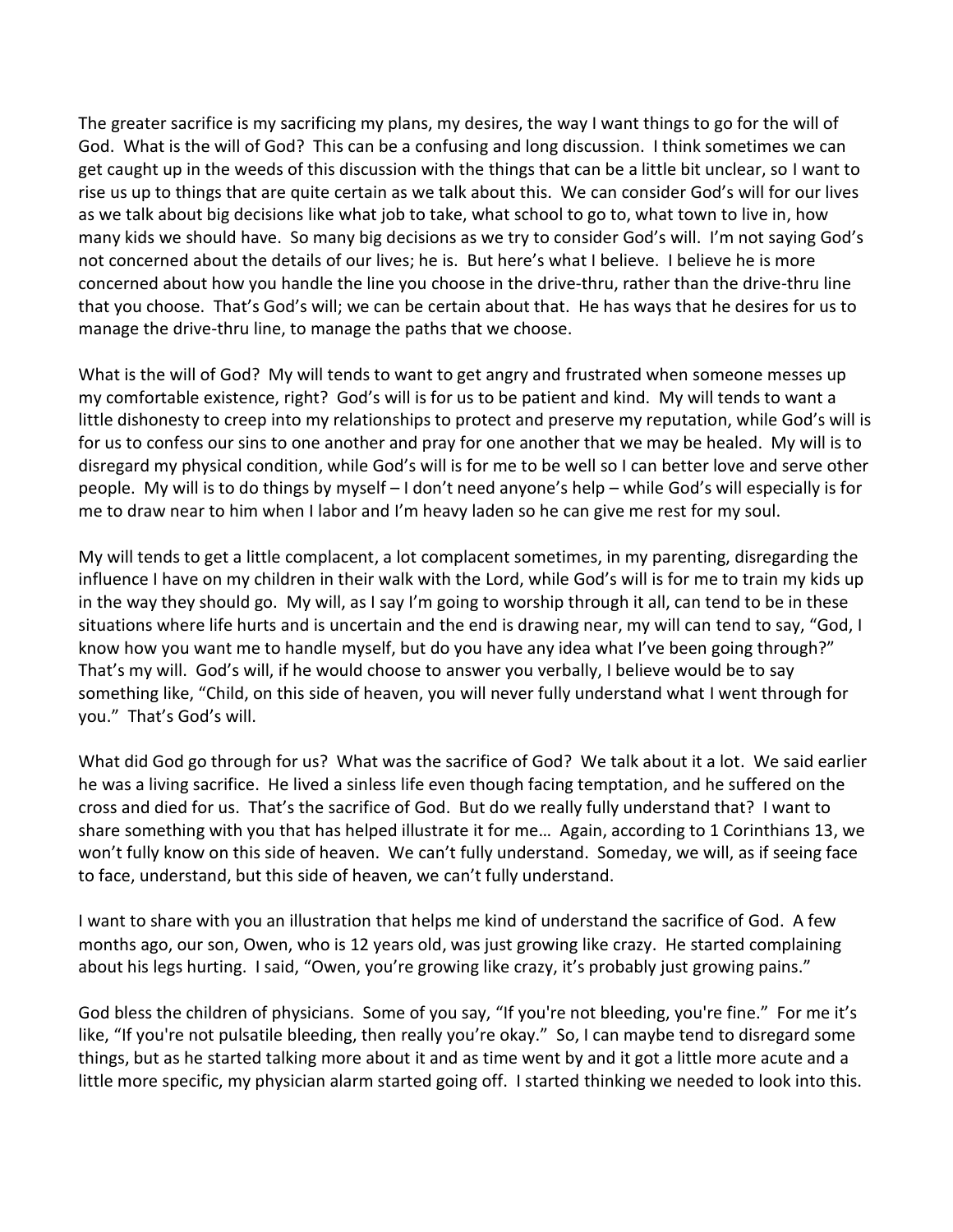Long story short, we looked into it and everything was fine. In fact, it likely was just growing pain. But you parents understand that in that process, where my mind goes. It goes to a pretty ugly place, a place where I started having conversation with God and praying "Why, God? Why not me?"

It was in that experience and those conversations, those prayers that I had, that it triggered a memory. I remember that last week, Scott talked about how we should let memories bring us to a place of worship. This triggered a memory in me. I want to share that memory with you. I'm generally not an emotional person, but in my medical practice, there have been a handful of times where I've been brought to tears because of a certain situation. One in particular stood out as this recent experience triggered this memory in me. It was at the OU Medical Center in Oklahoma City, Oklahoma in the Pediatric Cancer Unit. We would occasionally get called as specialist to consult with the patients that were admitted there for specialty needs.

One time, I went, and you could imagine the picture. Standing at the foot of the bed with this child in the bed, suffering from a disease and the side effects of the medicine that was keeping her alive. It was pretty dramatic, and that struck me. But what struck me a little bit more was her parents sitting at the bedside. I know that if they are follower of Jesus, they have cried out to God, "Why, God? Let me do this for her." I know the thing those parents wanted more than anything else, sitting at that bedside, was to be able to say, "Child, you can get up and go home. I'll take care of this."

Each and every one of us start out as that child in that bed, suffering from the death consequencebearing condition of sin. And our Heavenly Father, in his brilliant sovereignty made a way that he could, fully God and fully man, live a sinless life, die a sinner's death so that he could take on the suffering for us. So that he could stand at the side of your bed and say, "Child, get up and go home. I got this."

That is the sacrifice of God. That is what helps bring me to my knees in worship, willing to sacrifice, laying down my life as a living sacrifice, taking up my cross daily and following him. Am I perfect at it? Lord, no. We have double drive-thru lines for crying out loud. But here's the great thing. In the same way that the blood of bulls and goats can't remove my sin, my own acts of sacrifice can't remove my sin. Ephesians 2 says, *[8](https://www.studylight.org/desk/?q=eph%202:8&t1=en_esv&sr=1) For by grace you have been saved through faith…* Not through my own works. It's nothing that I've done. But it's through the sacrifice of God, through his Son Christ.

Let's keep reading in Hebrews, picking up in Verse 5*.* Remember it just said it is impossible for the blood of bulls and goats to remove your sins. *[5](https://www.studylight.org/desk/?q=heb%2010:5&t1=en_esv&sr=1) Consequently, when Christ came into the world, he said, "Sacrifices and offerings you have not desired…"* This is Jesus speaking to the Father. *"…but a body have you prepared for me; [6](https://www.studylight.org/desk/?q=heb%2010:6&t1=en_esv&sr=1) in burnt offerings and sin offerings you have taken no pleasure. [7](https://www.studylight.org/desk/?q=heb%2010:7&t1=en_esv&sr=1) Then I said, 'Behold, I have come to do your will, O God, as it is written of me in the scroll of the book.' "*

Then we skip to Verse 9. "*He does away with the first…"* The bulls and goats. *"…in order to establish the second.:* The body of Christ. *[10](https://www.studylight.org/desk/?q=heb%2010:10&t1=en_esv&sr=1) And by that will we have been sanctified through the offering of the body of Jesus Christ once for all.* Every single one of us need to answer the call to "Get up out of that bed, child, and go. I've got this."